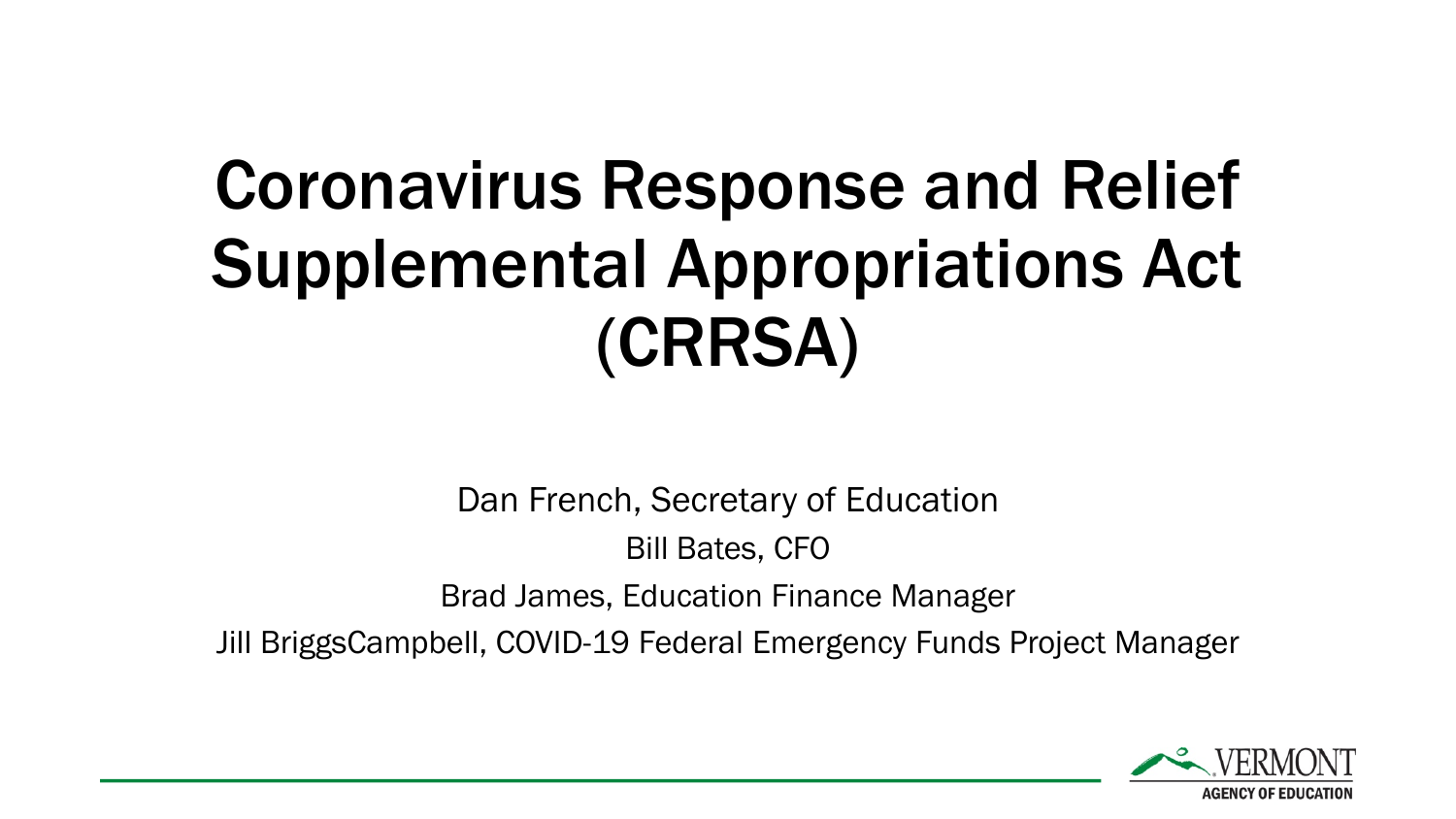### Overview of Grant Programs

- Education Stabilization Fund
	- ESSER II
	- GEER II
	- GEER EANS (Emergency Assistance for Non-Public Schools)
- Coronavirus Relief Fund (CRF)
- Child Nutrition

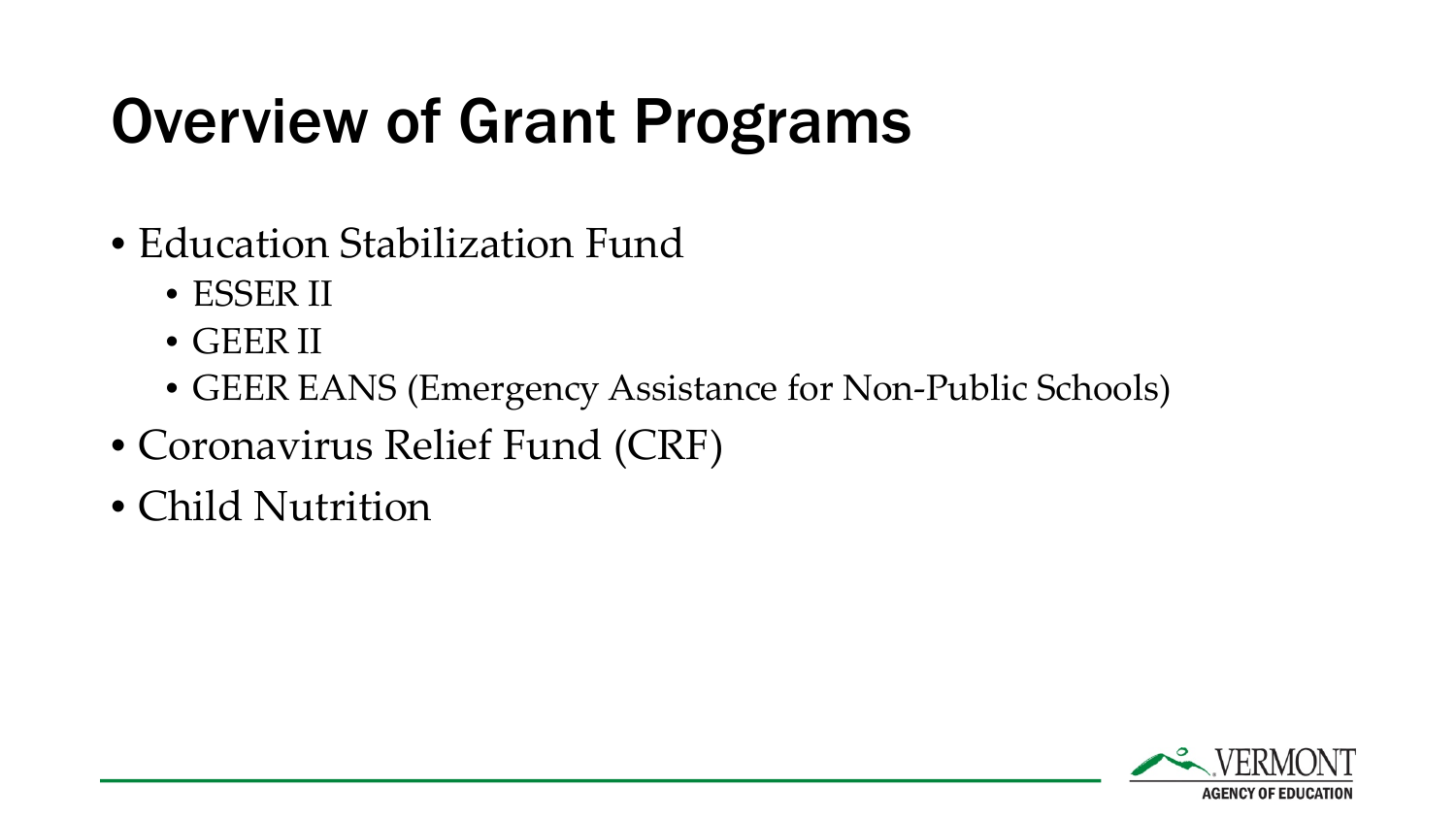#### ESSER II

- \$126,973,363 allocated to Vermont (letter received from US ED on 1/5, GAN expected within next week)
	- \$**114,276,027 to LEAs**
	- \$12,697,336 for SEA set-aside
	- \$634,867 maximum for SEA administration



#### ESSER II

LEAs \$114,276,027.0 SEA Set-Aside \$12,697,336.00 SEA Admin Max \$634,867.00

Total ESSER II Allocation \$126,976,363

\_\_\_\_\_\_\_\_\_\_\_\_\_\_\_\_\_\_\_\_\_\_\_\_\_\_\_\_\_\_\_\_\_\_\_\_\_\_\_\_\_\_

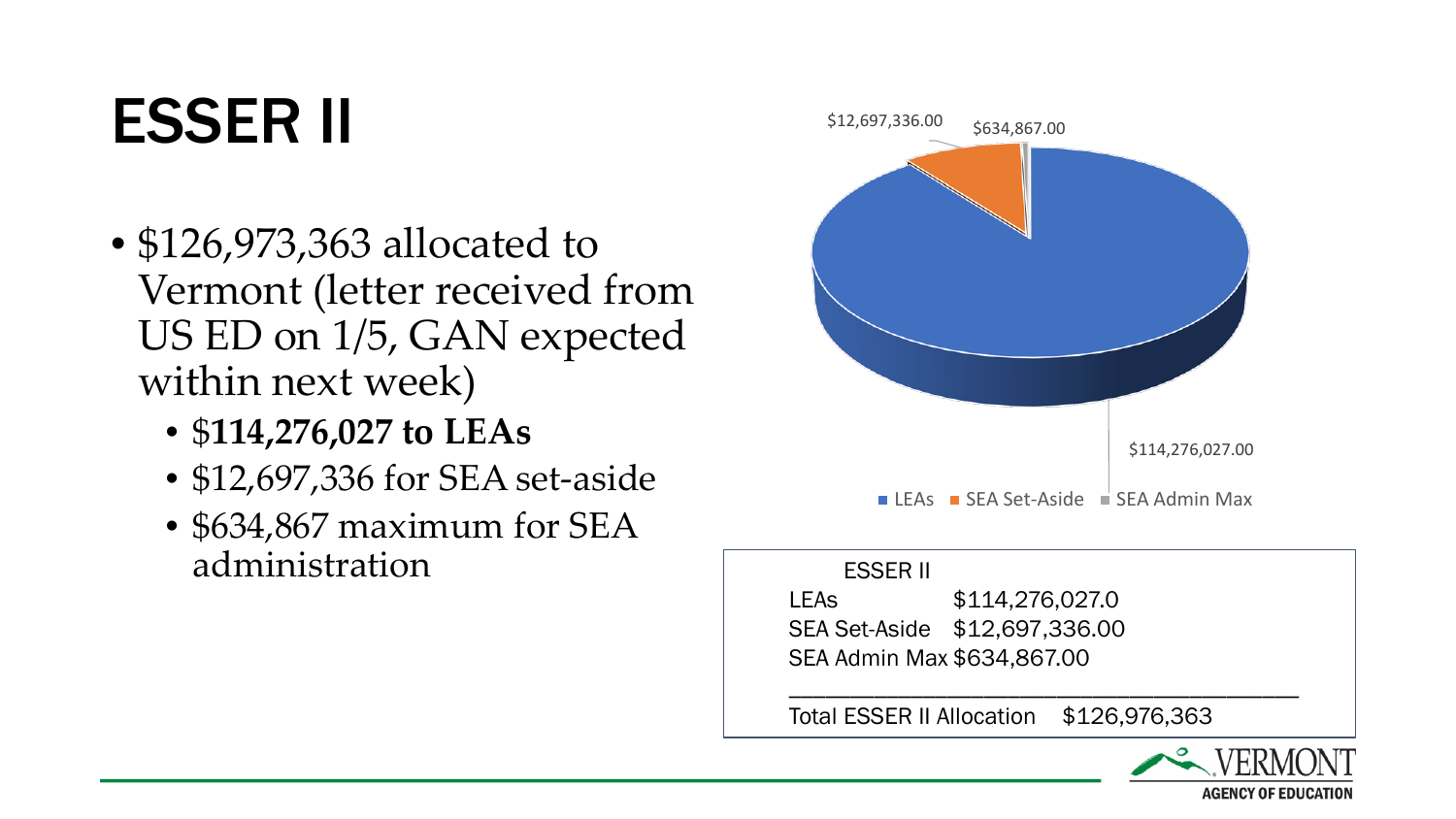### ESSER II: Key Points

- **ESSER II funds must be tracked separately from ESSER**
- Period of Performance: pre-award costs back to March 13, 2020-September 30, **2023**  (additional year past ESSER)
	- All funds must be obligated in an approved grant award by  $1/5/2022$
- **No Equitable Services requirement**
- Maintenance of Effort requirement "based on the **proportional share** of the State's support for elementary and secondary education and higher education relative to the State's overall spending averaged over FYs 2017, 2018, and 2019."
- Same Allowable Costs as ESSER: specific emphasis on measuring and addressing learning loss
- Reporting- largely TBD, BUT required report at 6 months after award explaining how state is using funds to measure and address learning loss for student populations disproportionally affected by COVID-19

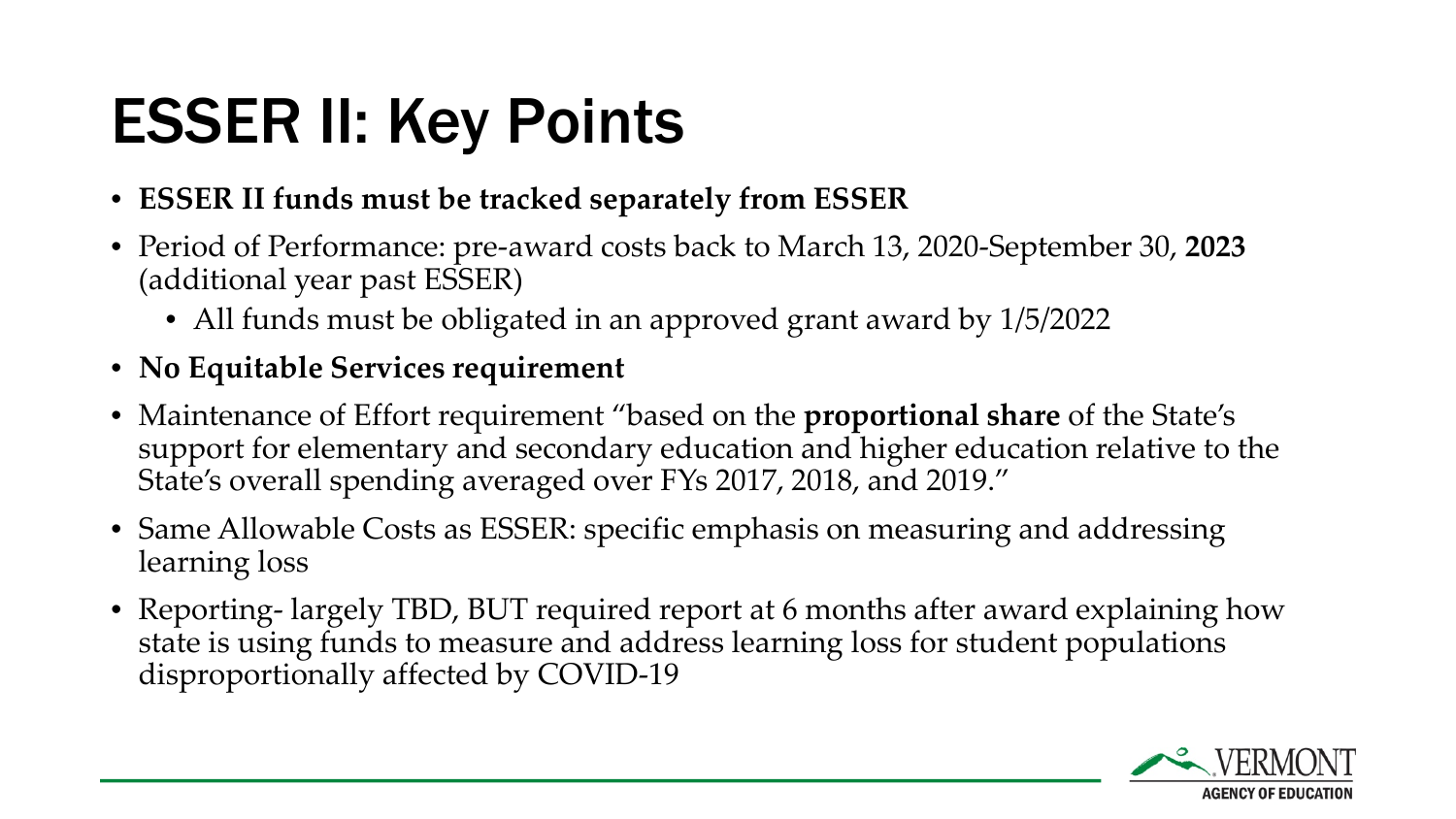## GEER Fund

- GEER Total: \$6,242,000
- GEER II: \$ 1,930,818
	- 0.15% available for state grants
- GEER Emergency Assistance for Non-Public Schools (EANS): \$4,284,000 total
	- \$4,084,000 available to nonpublic schools



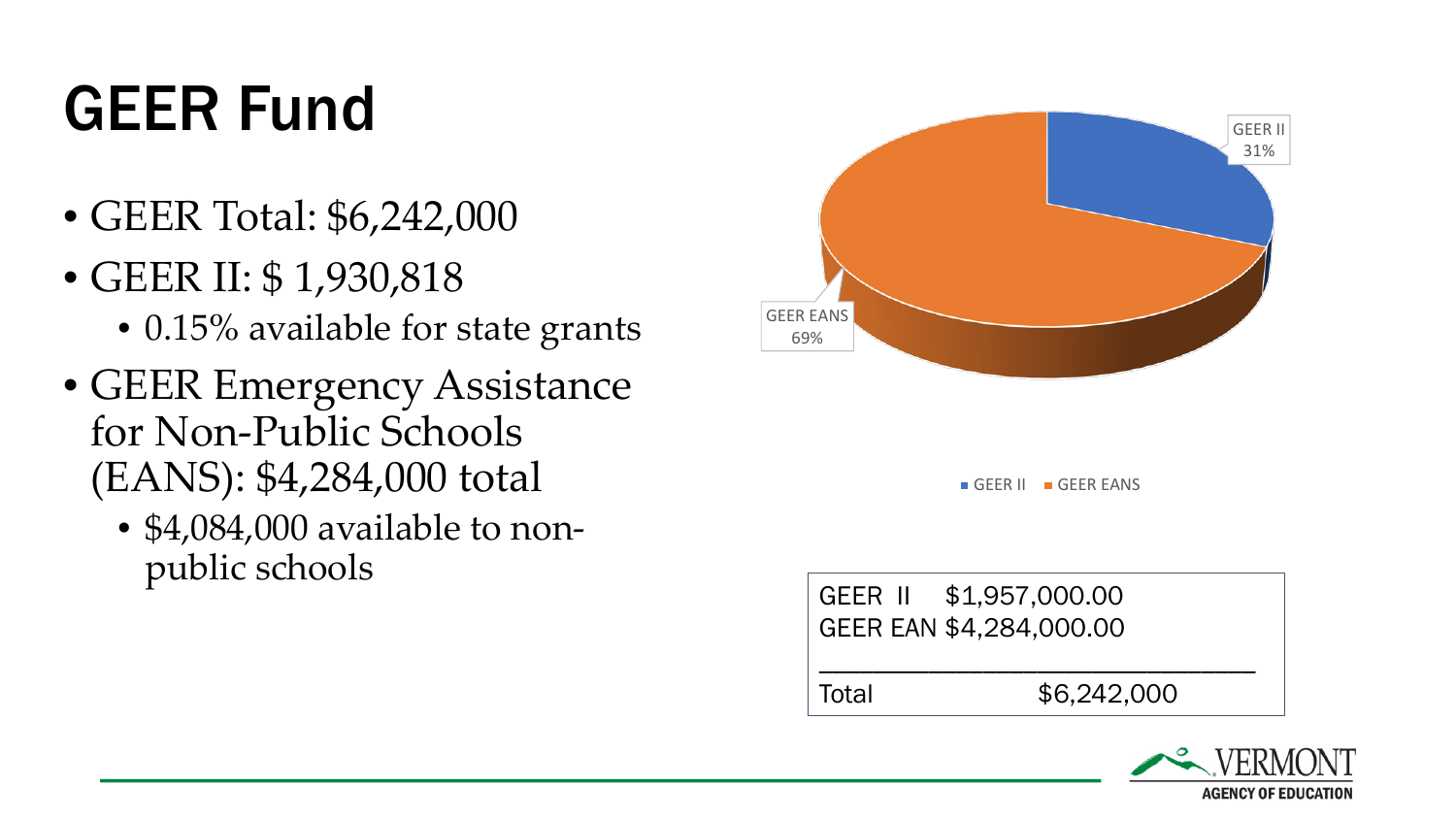### GEER Fund Key Points

- Both GEER II and the EANS fund must be administered by AOE
- GEER use of \$1,957,000 still to be determined by Governor/AOE
	- Period of performance-  $9/30/2023$
	- Receipt of grant award- within next two weeks
	- MOE requirements are the same as ESSER II- proportional share
- GEER EANS
	- Opt-in program  $\rightarrow$  state must apply for this grant by February 8, 2021
	- State must retain control of funds (// with Equitable Services in ESSER)
	- Many outstanding questions, awaiting US ED guidance

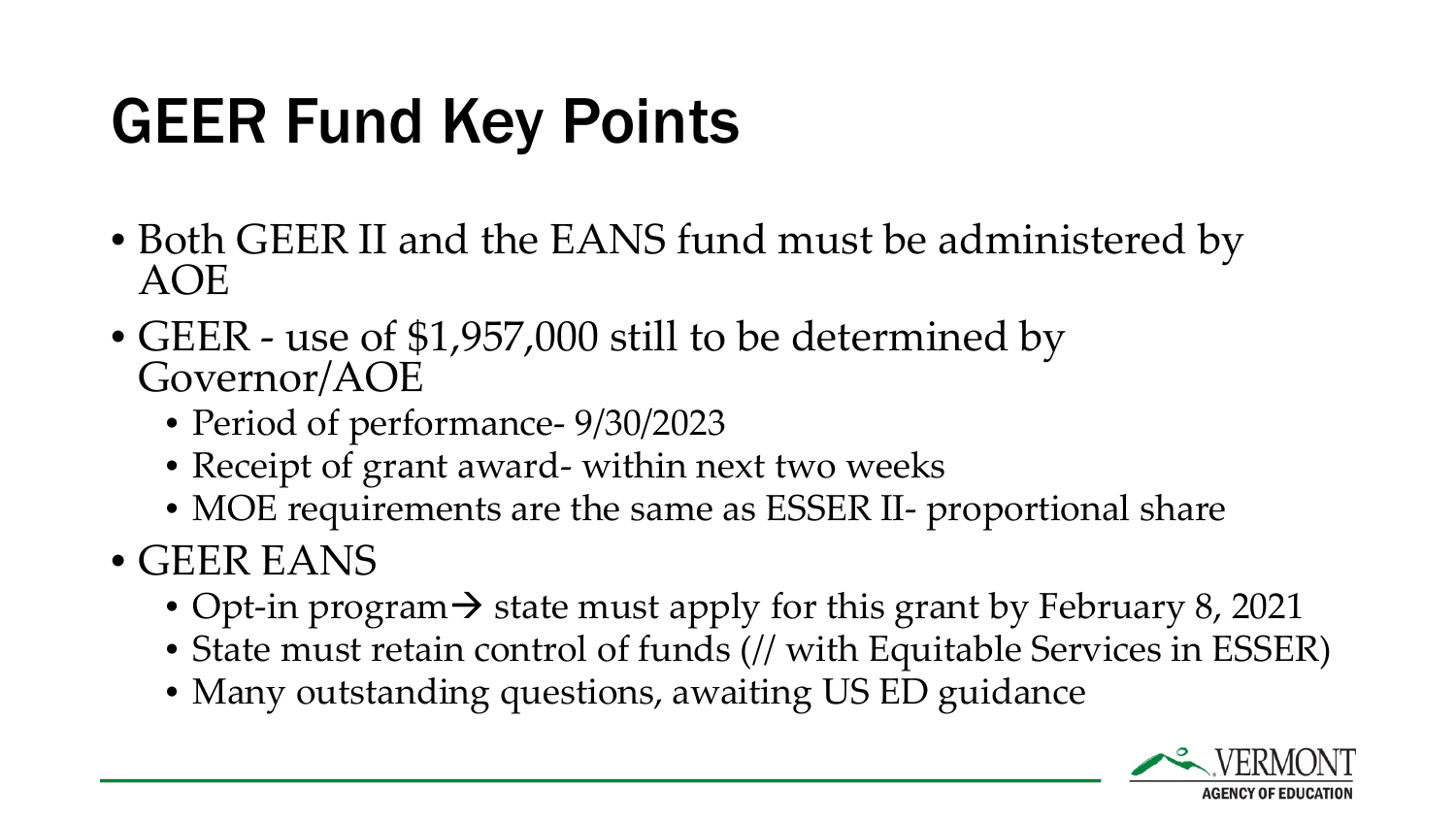### Coronavirus Relief Fund (CRF)

- CRRSA extends CRF through 12/31/21
- This does **not** automatically extend any CRF grants that schools may already have
	- Those grants ended on 12/30/20
- \$15 million in unused funds from LEA grant